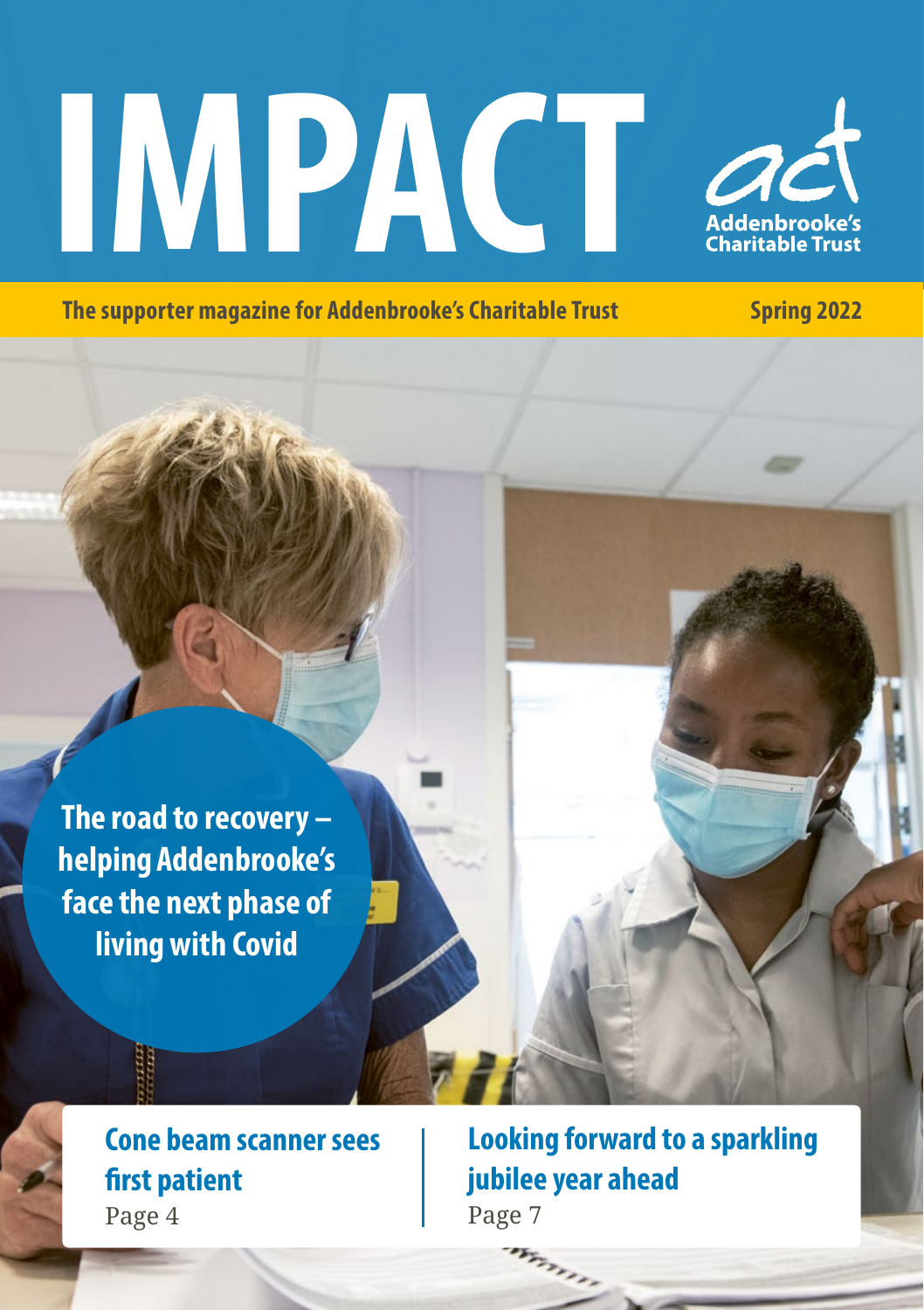### **Hello**

With the pandemic adding another twist in the form of Omicron, our hospitals were once again tested during the dark months over Christmas and New Year. And again, the wonderful staff at Addenbrooke's rose to meet the challenge, as they have done over and over.

We're very proud of them and the fact we can stand with them to help our hospital recover whilst it grapples with the ongoing impact of Covid: through investment in technology and equipment; world-leading research and by supporting staff well-being. Thanks to the wonderful support of people like you, we can now help with the next phase of recovery, tackling the backlog built up over the past two years and ensuring we are equipped to deal with anything else the pandemic might throw at us.

As you'll see in the following pages, there are many things to look forward to this year, including our Diamond Jubilee when we'll celebrate 60 remarkable years since the Queen opened Addenbrooke's on its current site in 1962.

Finally, I would like to say a heartfelt thank you. Without kind and generous supporters like you we simply could not achieve the amazing things you'll find in this issue. Thanks to you, we can ensure that Addenbrooke's emerges from this most challenging of times, better than ever.

With my very best wishes,

She<sub>l</sub>ly Make.

Shelly Thake, CEO Addenbrooke's Charitable Trust





### **Celebrating historic innovation**

Thanks to a grant from ACT, Addenbrooke's will have a new museum display to celebrate its pioneering innovation. The showcase will feature many key achievements and remarkable advances, some of which ACT funding has made possible.

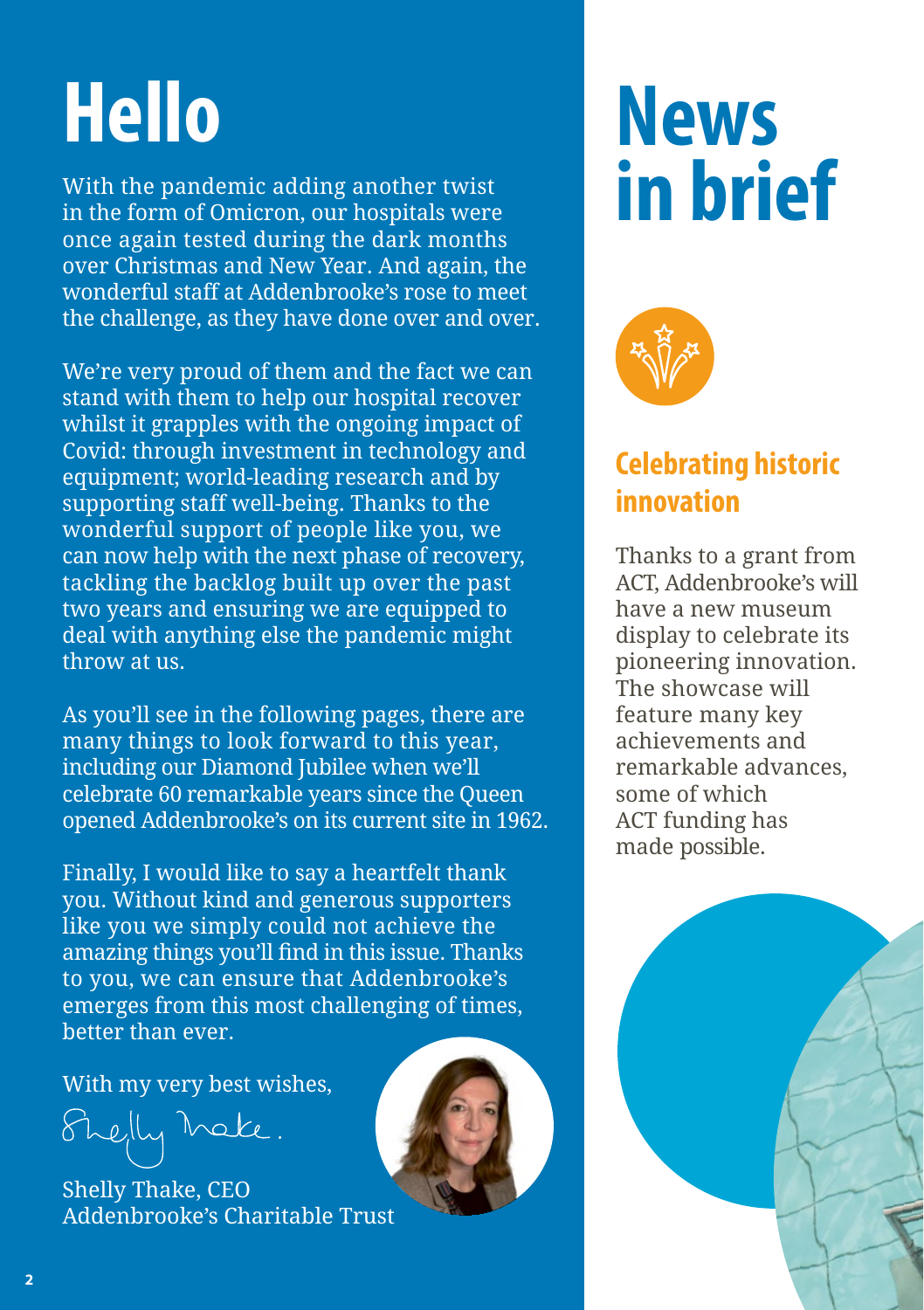

### **Winning gold for RITA**

With the help of ACT-funded computers and tablets, the Falls Prevention Team won gold at the RITA (Reminiscence Interactive Therapy and Activities Devices) Awards. A RITA system is a truly magical device that enables older patients, many with dementia, to rediscover much-loved songs, films and memories, helping to entertain, relax and comfort, making a huge difference to patients' well-being.





### **Saving the hydrotherapy pool**

After developing major technical issues, Addenbrooke's and Cambridgeshire's only NHS hydrotherapy pool risked being decommissioned. Hearing from patients about the adverse impact this would have on their recoveries, ACT decided to step in to save it. Over 1,000 people a year will once again benefit, restoring exercise and activity in patients with pain and disability.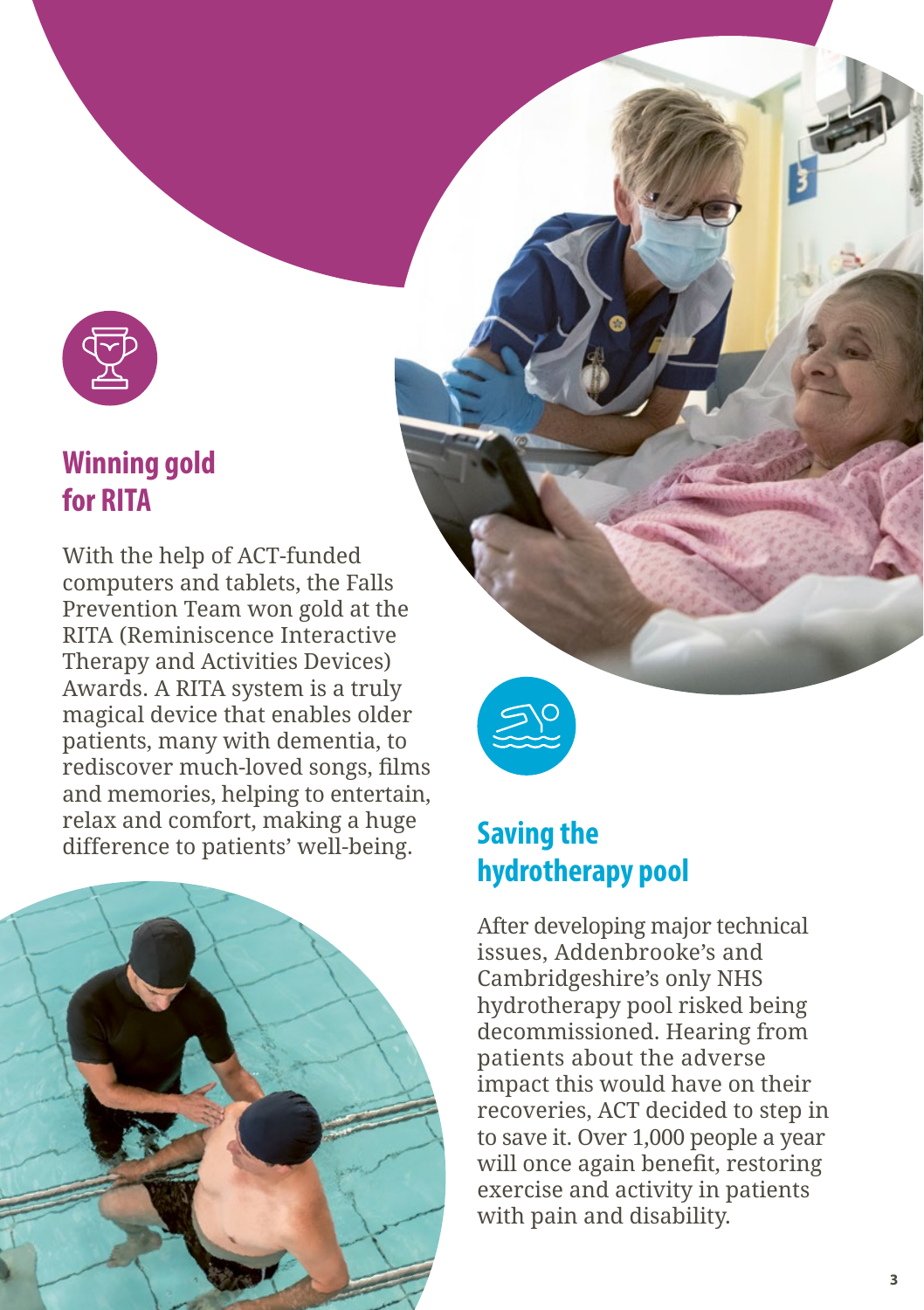## **It's all thanks to you!**

**None of the wonderful things we make happen would be possible without your generosity and support. Here are just a few of the amazing things that have helped make our world class hospital even better this year.**

### **Revolutionising head and neck surgical planning**

A cutting edge, highly precise scanner has seen its first patient at Addenbrooke's. The next generation, 3D cone beam scanner, which is part of the wider surgical planning service, is set to transform the lives of patients with head and neck cancer, facial trauma and cleft palates. Combining specialist modelling software and a 3D printer, it allows clinicians to plan highly complex surgery like never before. This will dramatically cut operating times by up to 60%, reduce waiting times by



several weeks and allow even high-risk patients to undergo life-saving surgery.

You may well recall our appeal for this incredible scanner back in 2019 and now, thanks to our supporters, this valuable service has become a reality.

> Expert clinicians planning treatment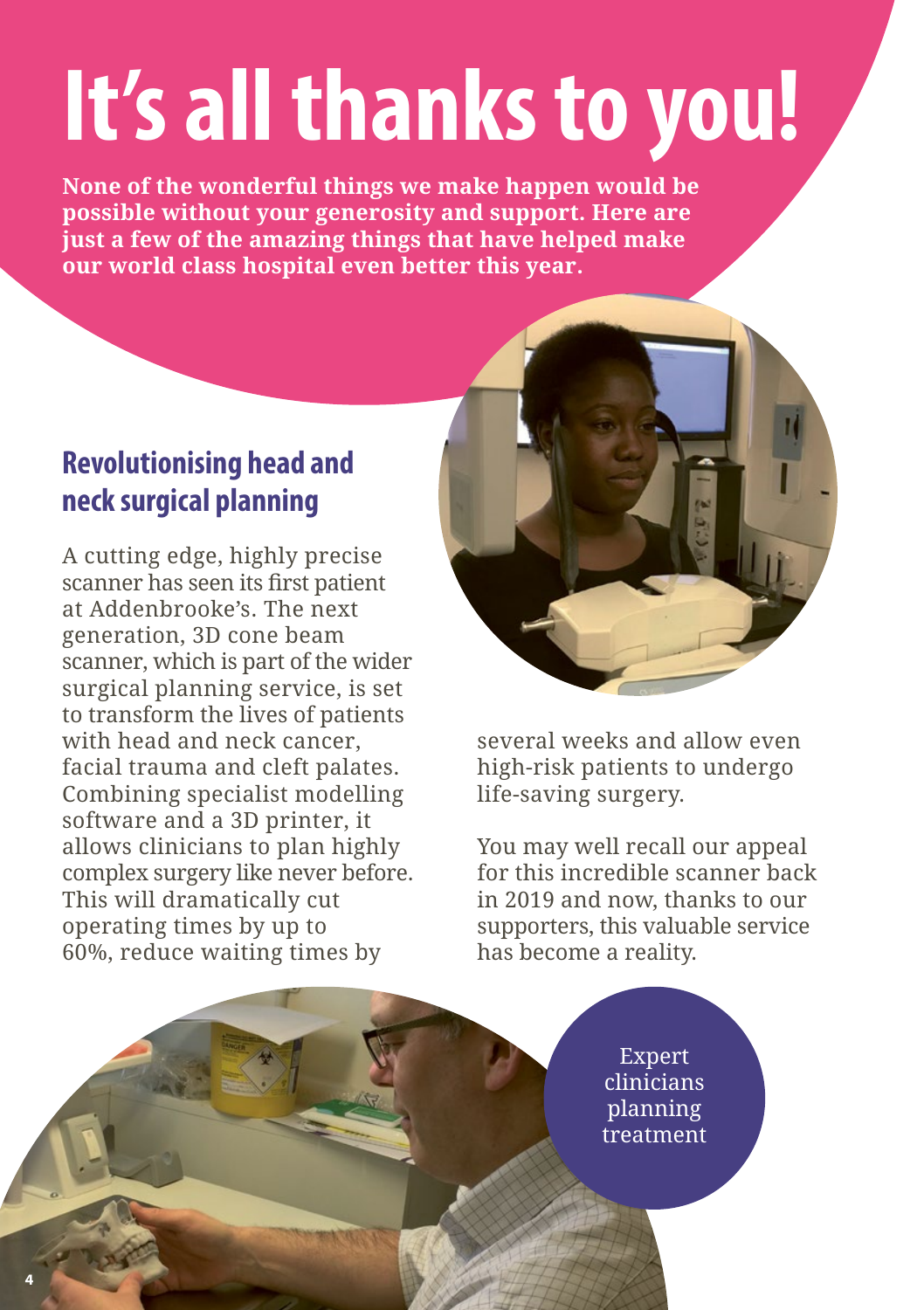### **Supporting the future stars of research**

Research is the heart and soul of innovation at Addenbrooke's and your generosity has helped ACT support our talented staff through the funding of five fellowships this year. A fellowship is a wonderful starting point for aspirational clinicians whose research is of direct benefit to patients through clinical trials and cutting-edge developments that improve future patient care. Many of those who receive a fellowship are inspired to remain at Addenbrooke's to pursue research careers and help advance patient health.

### 66

**As a trainee neurosurgeon with an interest in brain cancer I had few opportunities to pursue research. The ACT fellowship provided the funding for me to do this and it was transformational.** Richard Mair

**I moved from my Yorkshire training rotation to Cambridge and obtained data for a project that formed the basis of my PhD. I was then appointed as a clinical lecturer, which enabled me to complete my training in neurosurgery. I am now an Assistant Professor in Neurosurgical Oncology at the University of Cambridge and an Honorary Consultant Neurosurgeon at Addenbrooke's. My current role is the perfect mix of science (I have my own lab and team investigating brain cancer) and surgery. Without the ACT fellowship none of this would have been possible.** 

### **Taking care of the siblings too**

Paediatric intensive care is clearly a challenging time for young patients but it is also, understandably, very difficult for those who are separated from them, especially siblings. The visiting restrictions introduced during the pandemic have only served to highlight and intensify this over the last two years.

ACT funding is helping to ease that difficult situation with the creation of sibling packs. The packs will contain books explaining what happens in intensive care and, amongst many fun activities, there'll be a photo frame for a picture of themselves, which they can decorate for their sibling's bedside.



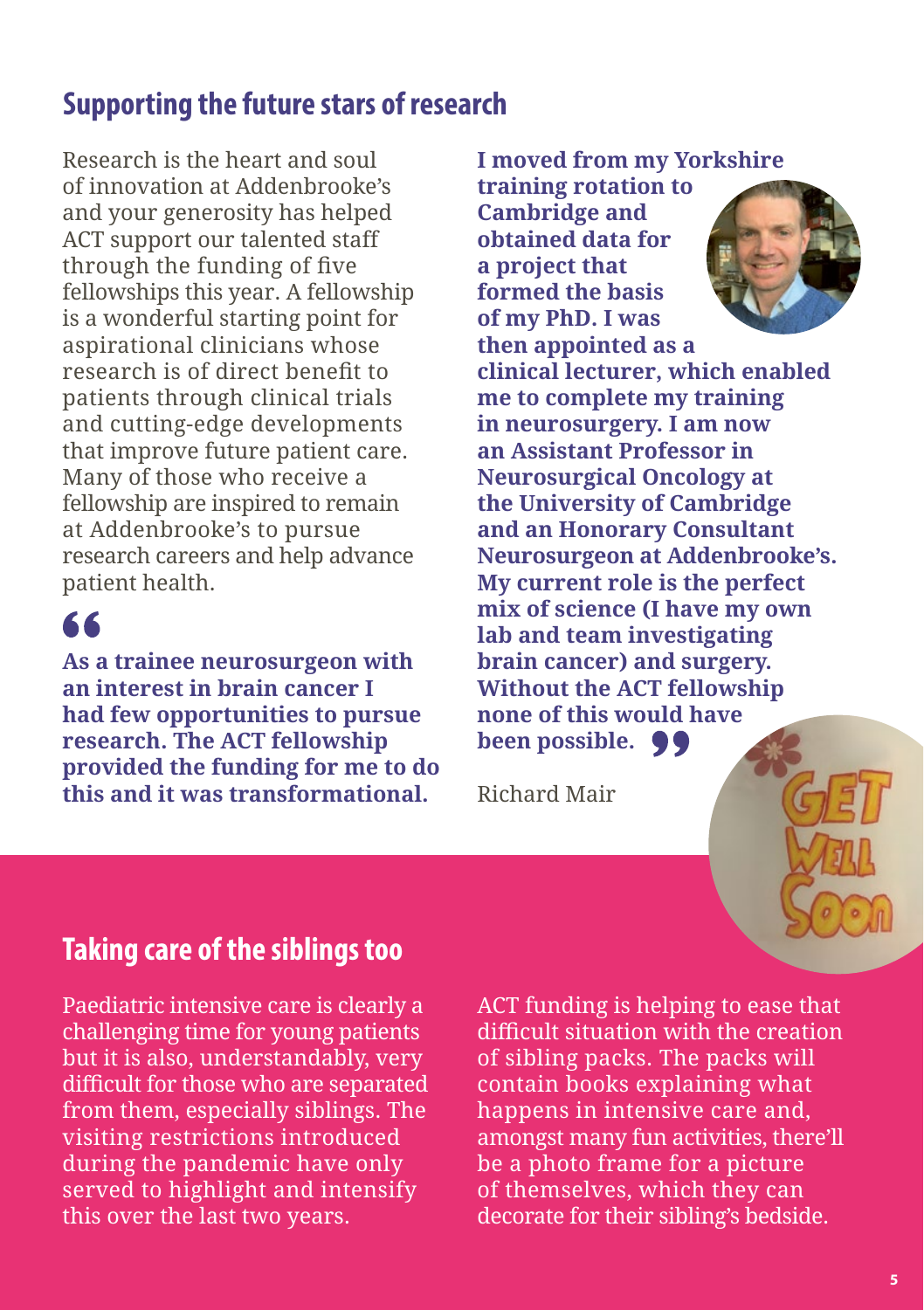### **Meet our fundraising superstars**

**Despite the dark winter months, our supporters have once again risen to the fundraising challenge, bringing light and joy over the festive season.**

### **Collecting for our robot whatever the weather**

If you were Christmas shopping in Cambridge, you may have seen our intrepid fundraising volunteers collecting for the new surgical robot. ACT volunteer Fiona Lowe said, *"Despite the wind, rain and sub-zero temperatures it has been brilliant. The camaraderie amongst us as volunteers has been very special. I've met some wonderful people."*

### **The proof is in the running**

Aged 17, Emma Vinyard contracted Gullian-Barré Syndrome (GBS) and became paralysed, apart from her eyelids, and



spent 10 weeks in the Neurosciences Critical Care Unit (NCCU). To mark the 10-year anniversary of her recovery, she signed up to run the London Marathon for ACT last autumn, *"I feel it's time I gave back to the charity that helps the amazing nurses, knowledgeable doctors and* 

*life-saving consultants who dealt with me for my five months as an inpatient. I am running to prove to myself I am recovered."*

### **Lighting up Christmas**

A loyal supporter for many years, Kirsten Bailey has been raising money for the stroke ward, having suffered from a stroke last September. Over the festive period, Kirsten dressed as a different Christmas character every day and she and her mother lit up their houses to collect donations for our robot appeal – thank you Kirsten.

> Several supporters lit up their homes to support ACT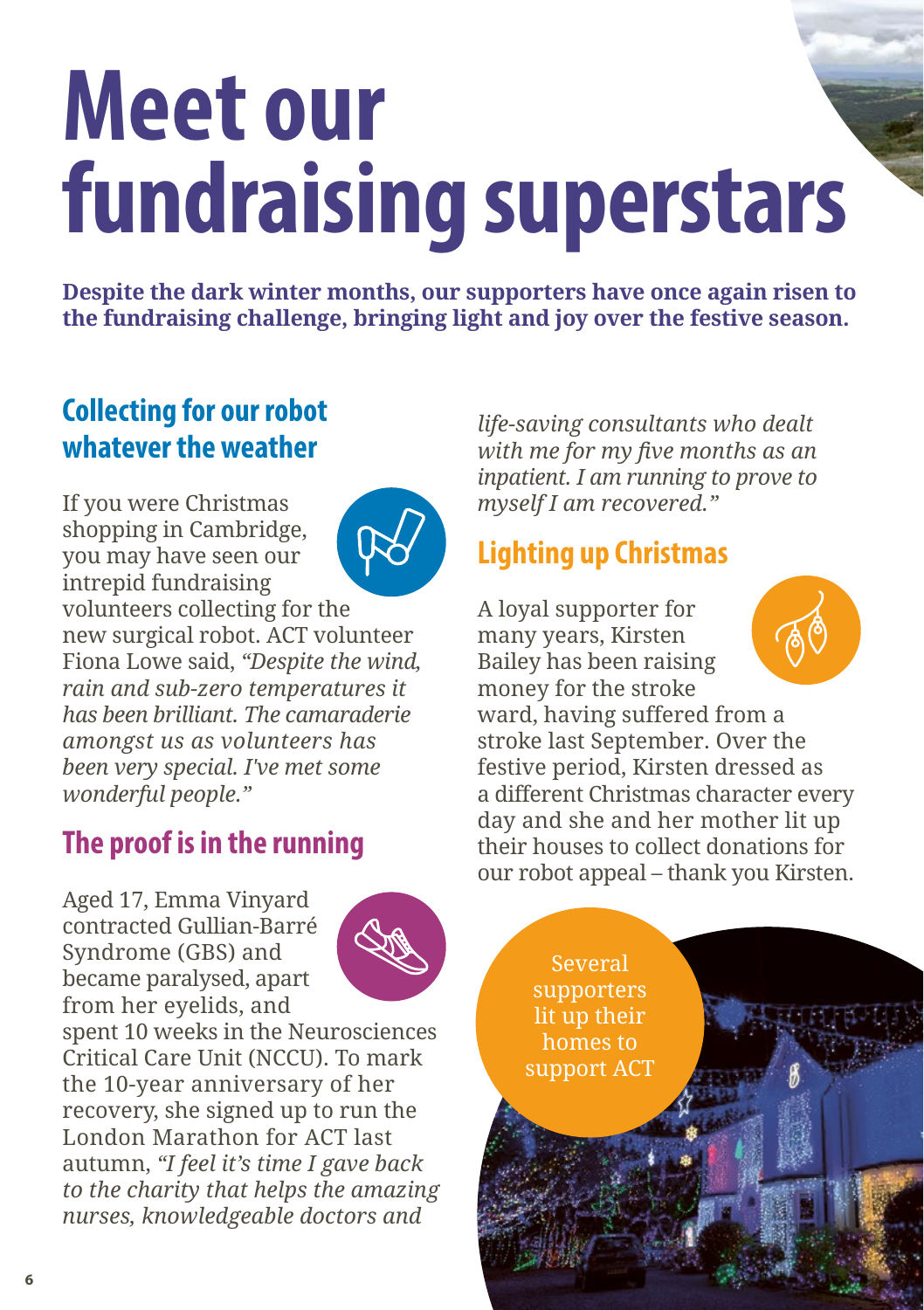

### **ACT now for free will service**

ACT has teamed up with the National Free Wills Network, so you can now write or update your will free of charge using local solicitors. Of course, you're under no obligation to leave a gift for Addenbrooke's, but we do hope

you'll think of us. After all, leaving a gift of any size is a lasting legacy that will help transform care for the generations to come.

ACT supporter, Bethan Rees, has already used the new service, **"This came at the perfect time as I really needed to update my will. All I really had to do was tell ACT I was interested, choose the solicitor and make the appointment. I've also left a small donation to Addenbrooke's – they have done so much for me and my family, most recently helping me recover after a dreadful accident."**

#### **Looking forward to a sparkling jubilee year ahead**

A wonderfully successful vaccination programme and the current low rate of hospitalisations allows us to begin looking beyond Covid. And indeed we must, because there are so many other patients who continue to need the care of our brilliant hospital staff.

So, as we move into the spring and summer months after a busy and challenging winter, we can start looking forward to Addenbrooke's Diamond Jubilee year and all that it will bring.

There are three exciting projects in particular to get our teeth into. Firstly, we aim to complete our Robot Appeal and reach our ambitious target to raise £1.5 million for an additional surgical robot. Next, we will start to develop our plans that will help raise funds for the ground-breaking new Cambridge Children's Hospital, as well as a new cancer research hospital, both here at Addenbrooke's.

While this pandemic is clearly far from over, we will continue to do all we can to help our wonderful staff recover. And of course to look forward to some Diamond Jubilee celebrations of our own.

It means the world to us that you'll be with us as we move on to these exciting new projects, thank you!